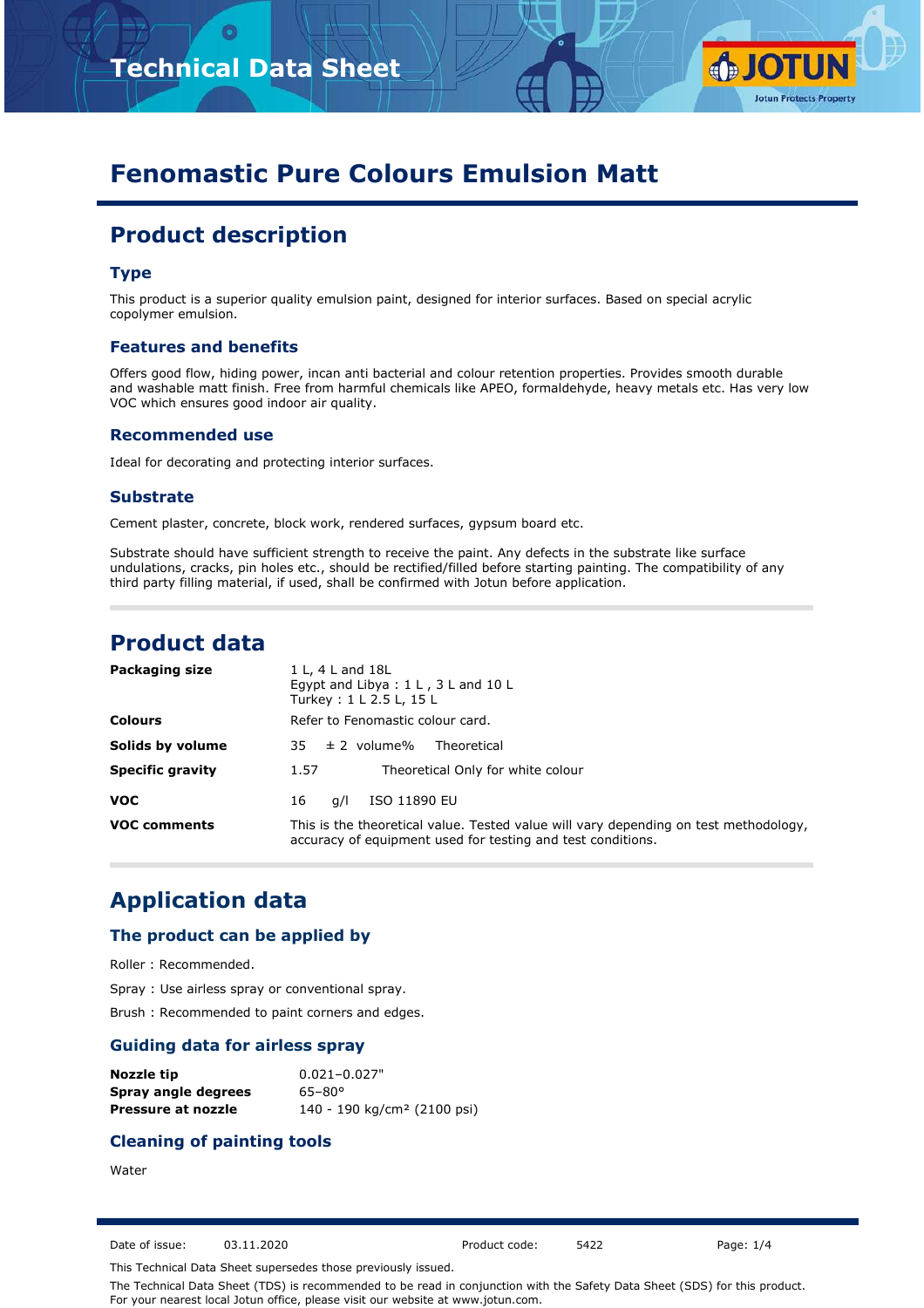

### **Film thickness per coat**

#### **Typical recommended range**

Dry film thickness 30 - 55 µm Wet film thickness 85 - 157 µm Film thickness will vary and is calculated as average. Film thickness per coat values are presented here.

Theoretical spreading rate 11.67 - 6.4 m<sup>2</sup>/l Spreading rate depends on film thickness applied, type of texture, surface porosity, imperfections, temperature, wastage during painting etc. -Maximum spread rate per coat is obtained at minimum dry film thickness and vice versa.

#### **Thinner**

Water

### **Dilution**

Maximum 10 %

### **Conditions during application**

The temperature of the substrate should be minimum 10 °C and at least 3 °C above the dew point of the air, measured in the vicinity of the substrate. Good ventilation is usually required in confined areas to ensure proper drying.

### **Drying times**

Drying times are generally related to air circulation, temperature, film thickness and number of coats, and will be affected correspondingly.

1. Recommended data given is, for recoating with the same generic type of paint.

2. In case of multi-coat application, drying times will be influenced by the number and sequence and by the total thickness of previous coats applied.

3. The surface should be dry and free from any contamination prior to application of the subsequent coat.

| The drying time is measured by stated values:<br>Relative Humidity (RH) 50 % |                 |          |        |  |
|------------------------------------------------------------------------------|-----------------|----------|--------|--|
| Substrate temperature                                                        | 10 °C.          | - 23 °C. | 40 °C. |  |
| Surface (touch) dry                                                          | 12 h            | 6 h      | 2 h    |  |
| Hard dry                                                                     | 16 h            | 8 h      | 4 h    |  |
| Dry to over coat, minimum                                                    | 12 <sub>h</sub> | 6 h      | 2 h    |  |

# **Directions for use**

### **Surface preparation**

The substrate must be sound, clean, dry and free from dust, oil, grease, laitance etc. All traces of form release agents/curing agents must be removed. A light sanding with suitable abrasive material is recommended before application. Any resulting dust/loose particles must be removed.

## **Recommended paint system**

### **Primer**

Fenomastic Emulsion Primer or PVA Primer : 1 Coat

Date of issue: 03.11.2020 Product code: 5422 Page: 2/4

This Technical Data Sheet supersedes those previously issued.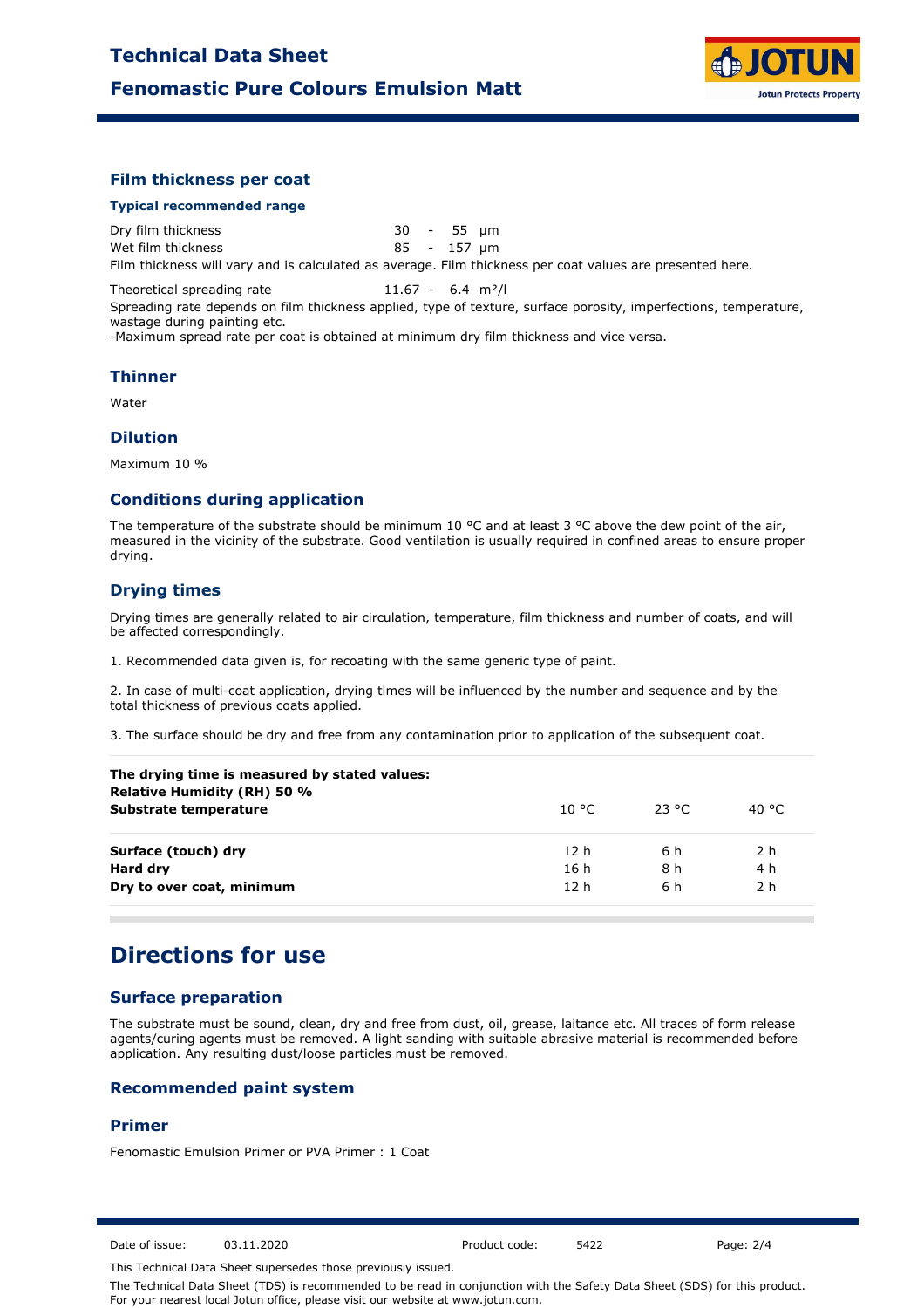# **Fenomastic Pure Colours Emulsion Matt Technical Data Sheet**



### **Filler**

Stucco : 2 Coats

### **Topcoat**

Fenomastic Pure Colours Emulsion Matt : 2 Coats

### **Remarks**

Other systems may be specified, depending on area of use.

Contents of packaging with different batch numbers must be mixed together before use.

Please refer to the Decorative Sales Department for technical advice.

This product is available in: United Arab Emirates, Bahrain, Kuwait, Qatar, Saudi, Oman, Egypt, Libya and **Turkey** 

## **Storage**

The product must be stored in accordance with national regulations. Keep the containers in a dry, cool, well ventilated space and away from sources of heat and ignition. Containers must be kept tightly closed. Handle with care.

# **Environmental labelling**

## **Green Building Standards**

This product contributes to Green Building Standard credits by meeting the following specific requirements:

LEED®v4 (2013)

EQ credit: Low emitting materials

- VOC content for Flat coatings (50 g/l) (CARB(SCM)2007) and emission less or equal to 0.5 mg/m3 (CDPH method 1.1).

MR credit: Building product disclosure and optimization

- Material Ingredients, Option 2: Material Ingredient Optimization, International Alternative Compliance Path - REACH optimization: Fully inventoried chemical ingredients to 100 ppm and not containing substances on the REACH Authorization list – Annex XIV, the Restriction list – Annex XVII and the SVHC candidate list. - Environmental Product Declarations. Product-specific Type III EPD (ISO 14025;21930, EN 15804).

BREEAM® International (2016)

- Hea 02: VOC emission ((ISO 16000-series (2006) or CDPH method 1.1 (2010)) and the VOC content for Interior matt walls and ceilings (Gloss <25 at 60°) (10 g/l). - Mat 01: Product-specific Type III EPD (ISO 14025; 21930, EN 15804).

BREEAM® International (2013) - Hea 02: VOC content for Interior matt walls and ceilings (Gloss <25 at 60°) (30 g/l) (EU Directive 2004/42/CE).

# **Certificates**

Surface spread of flame : Class 1Y ( In accordance with the class definitions given in BS 476:Part 7:1997 ) : **Exova Warringtonfire, UK.**

Wet Abrasion scrub test as per DIN 53778 passed for 5000 cycles as tested by Al Futtaim Bodycote Testing LLC, UAE

Date of issue: 03.11.2020 Product code: 5422 Page: 3/4

This Technical Data Sheet supersedes those previously issued.